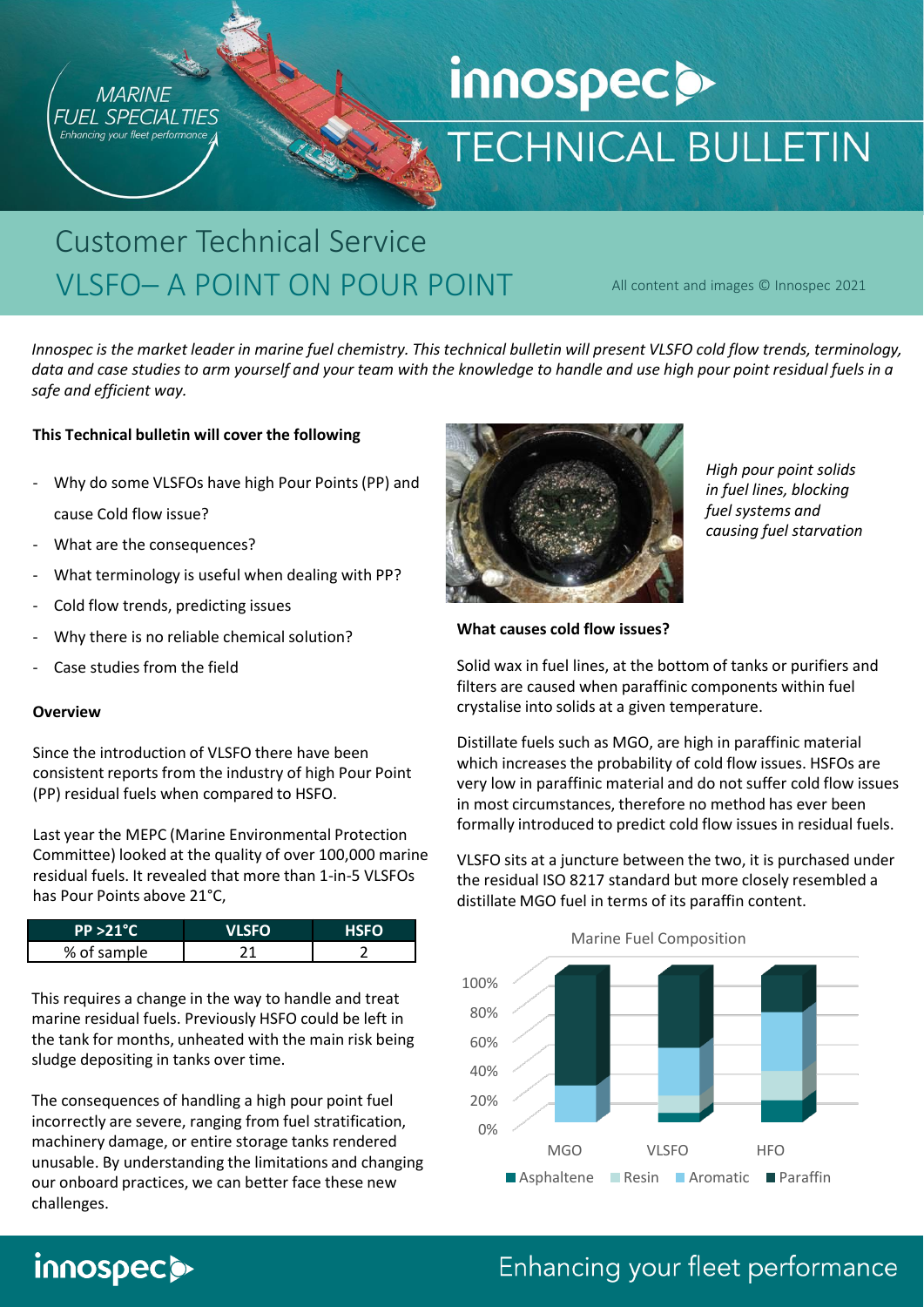#### **Cold Flow – Term toolkit**

Cold flow issues in clear fuels (MGO, diesel) rely predominantly on optical testing methods such as cloud point, to detect 'cloudy' formations of waxy elements as they cool. Marine residuals are not clear, which is why no official method yet exists to predict and identify the wax formations responsible cold flow issues. Fuel testing services have been working to correct this and offer a solution, particularly in light of reports from the field of 'waxy' VLSFOs blocking filters, purifiers and tanks in when fuels are not heated.

Below is a list of terms commonly used when talking about fuel cold flow issues. You will note how as the temperature decreases, fuel operability is increasingly restricted.



#### **Waxy fuel**

Wax in fuel begins with the formation of nuclei as the temperature drops and approaches the cloud point (Distillate) or WAT (Residual) of a fuel. As the temperature continues to drop, crystals form and increase in number and size until they become visible to the human eye as a cloudiness in a clear fuel, hence the term cloud point. With time these crystal adhere to one another and settle to the bottom of tanks, creating a solid paraffinic wax that eventually blocks filters, fuel suction lines and eventually coats heating coils.





Paraffinic waxes are extremely poor conductors of heat, this means that if they occur in sufficient numbers to cover heating coils there will often be insufficient heat capacity to penetrate the wax and return the fuel to liquid. This can result in solids blocking suction lines, leaving no option but to manually empty the liquid phase of the fuel tank with the intention of digging out the solid wax at the bottom to clear the system.

Prevention through treatment with cold flow improvers or maintaining a minimum heat is by far the most effective way of handling waxy fuels.

# innospec@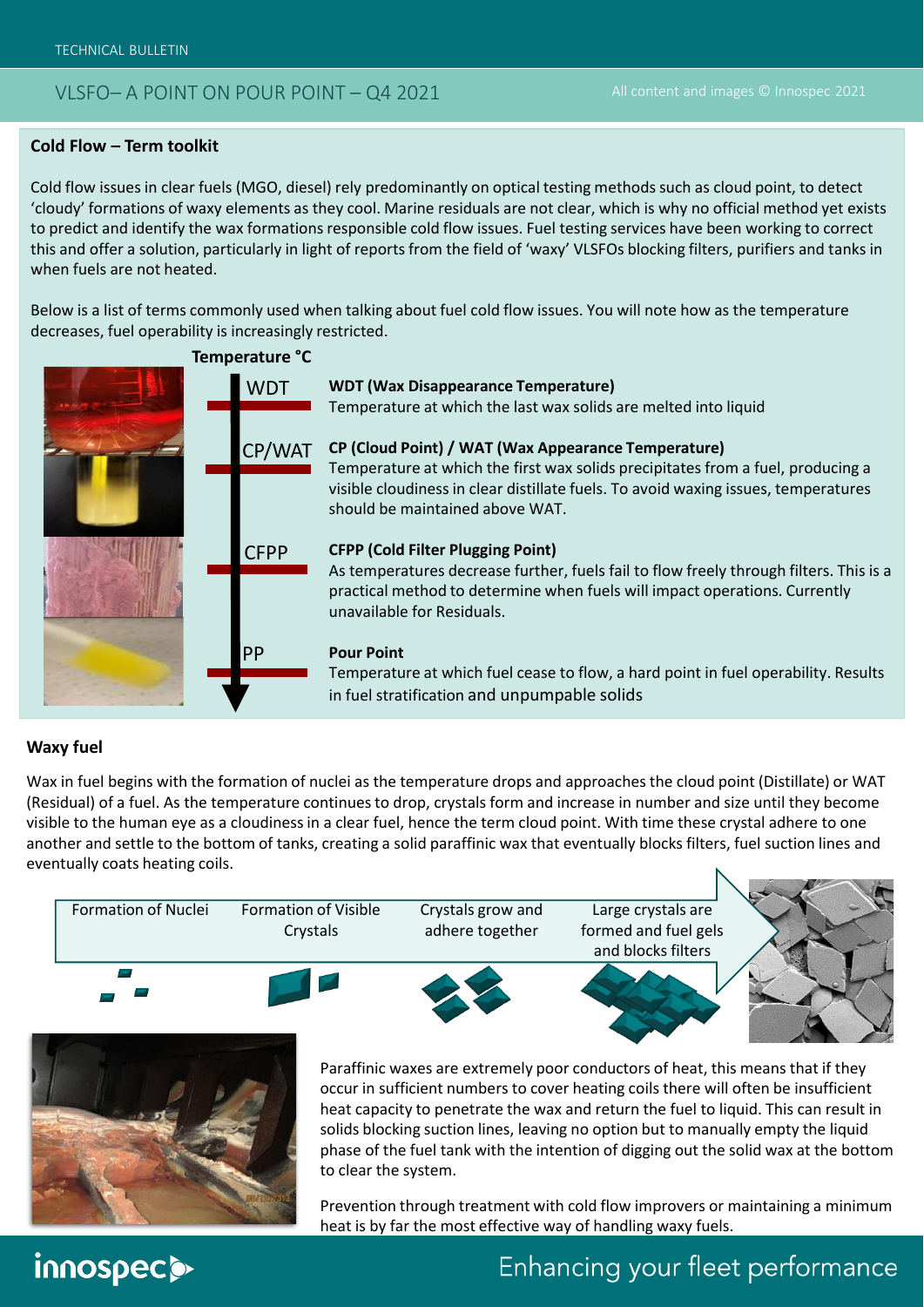#### **N-Paraffin – the linked between Waxy fuels and Pour Point**

Both the **number** and **type** of paraffin determines the likelihood of cold flow issues in fuel.



*A C6-Paraffin, straight chain hydrocarbon with 6 carbon molecules*

*A N-Paraffin, straight chain hydrocarbon with N Carbon molecules*

The term **n-paraffin** refers to long chain paraffins that rapidly precipitate when cooled. Just 2% n-paraffins in fuel is required to block filters at low temperatures, typically MGO can have up to 30% n-paraffins.

When the temperature of fuel drops, n-paraffins begin to solidify, this is because the bonds between the atoms stop vibrating as the lack of heat in the system means they have no energy. As the n-paraffins continue to precipitate, they bind to one another forming larger wax crystals that potentially blocks filters.

When temperatures increase, paraffin waxes melt and the fuel becomes homogenous again. This occurs as more heat in the system allows the bonds between the atoms to vibrate, returning the waxes from a solid state to liquid state. However the heating capacity of most vessels is insufficient to return wax back to liquid once they have formed, and do manual cleaning and digging out the wax may be required.



**Link between wax and pour point**

A sample of over 20,000 VLSFOs shows the correlation between pour Point and WAT/WDT temperatures with great clarity. Even low pour point (<0°C) VLSFO poses a cold flow risk, with waxes appearing at 20°C in most cases.

We have seen that as Pour points approaching 0°C, the average Wax Appearance temperature (WAT) is 28°C. This means that wax formations can be detected at temperatures of 28°C or less. The Wax Disappearance Temperature (WDT) is higher in every instance, this is due to latent heat needed to change state. Above this temperature the waxes are no longer detectable.

CFPP (Cold Filter Plugging Point) for VLSFO is currently unavailable, it is still too early, and the filter sizes on vessel vary so widely that it may have limited use.

It is better to understand that prolonged storage below the WAT would most likely results in wax formation at the bottom of tanks.

# innospec>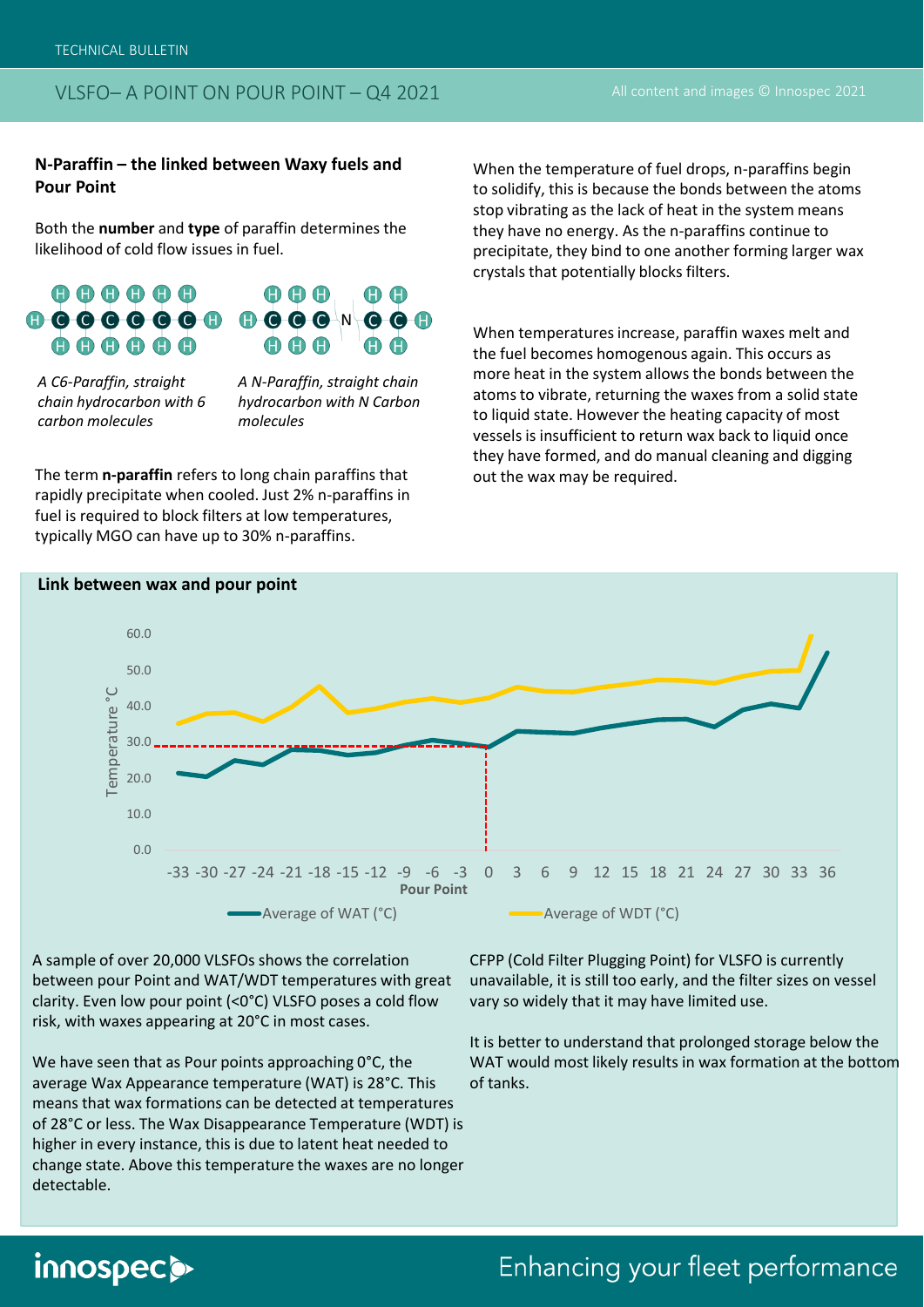#### **Why are there no Cold Flow Improvers (CFI) for VLSFO?**

Cold Flow Improvers (CFI) are created to target the most common N-Paraffins within a fuel. For MGO, this is relatively simple due to consistency in production and therefore in the n-paraffin distribution.

VLSFO quality is far more variable. Our research into n-paraffin distribution of VLSFO has shown that they not only differ from MGO, but significantly differ from each other. This means a cold flow improver designed for MGO will most likely not work on VLSFO, whilst CFI products designed for one VLSFO may not be effective in others.



MGO vs VLSFO n-paraffin distribution

The graph above gives an example of two VLSFOs with completely difference n-paraffin profiles. CFI products are designed to target a specific range as illustrated by the treat range. We can see CFIs for the typical MGO will have limited to no impact on VLSFO 1 or VLSFO 2 as most n-paraffins for these fuels exist outside of the treat range.

#### **Solution?**

It would be possible to produce a specialist CFI to treat the n-paraffins of a single VLSFO, however the prospect of treating all VLSFOs with a single CFI is not practicable. In theory a single CFI could be designed to impact the entire nparaffin range found in VLSFOs however, such a treatment would require very high treat rates and prove prohibitively expensive and of little practical use.

The most practical way to prevent cold flow issues when using VLSFO is to ensure sufficient heating in fuel tanks, maintaining temperatures inline with or close to the Wax appearance temperatures wherever practical.

Residual fuels are often highly viscous and require heating to bring their viscosity down to a level where effective pumping and injection is possible. For HSFO, fuels were stored unheated and then before use brought up to temperature, however VLSFO will require continuous heating in storage to prevent cold flow issues in colder climates.

However, much like heating an MGO, heating lighter VLSFOs over time is not advised due to the onset of **ageing** common when lighter or FAME components are heated in the long term. The next section will cover third party and Innospec advice on heating VLSFO to prevent Cold Flow issues and how the negative consequences of doing so can be overcome.

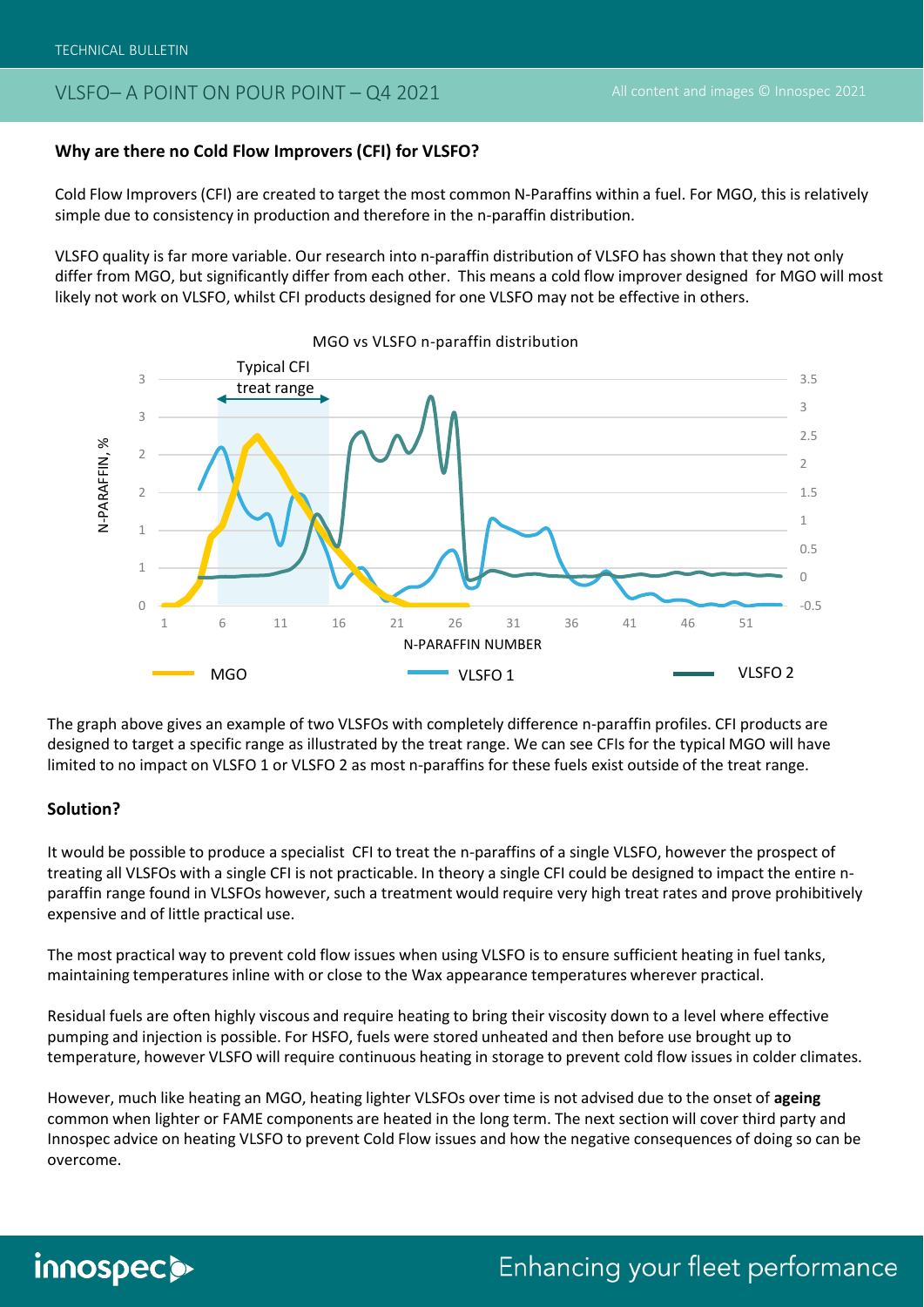TECHNICAL BULLETIN

innospecs

#### VLSFO– A POINT ON POUR POINT – Q4 2021

#### **Considerations when heating VLSFO**

Heating VLSFO to prevent cold flow issues will cause unintentional issues related to distillate ageing i.e. the rapid change in fuel quality due to chemical reactions in the lighter fractions of the fuel.

A study into the storage stability of VLSFO from global ports shows how the sediment present in VLSFO increases over time when a fuel is stored at slightly elevated temperatures (50°C). The Total Sediment Existent (TSP) increases with time across most fuels, and rapidly increases in most cases to exceed the ISO 8217 limits within weeks.



The increased sedimentation would manifest as excessive sludge, filter blocking and centrifugal purifier maintenance. However these are only symptoms of ageing and other issues besides might be expected, such as reduced fuel efficiency, poor combustion and contamination of future bunkers.



There is clearly a gentle balance to be maintained when handling VLSFO that did not previously exist when using HSFO. If temperatures are too low there is the risk of cold flow issues, poor separation efficiently etc. Too high and fuel will age, leading to excess sludge and deposits. Diligent monitoring and house keeping is one of the best ways to combat this, ensuring that storage temperatures are maintained high enough to prevent wax but not so high that the ageing process is unduly accelerated.

At this time there is little information on how low is too low, or how high is too high. Chemical treatments are available that retard the chemical ageing process and mitigate against the consequences of aged fuel.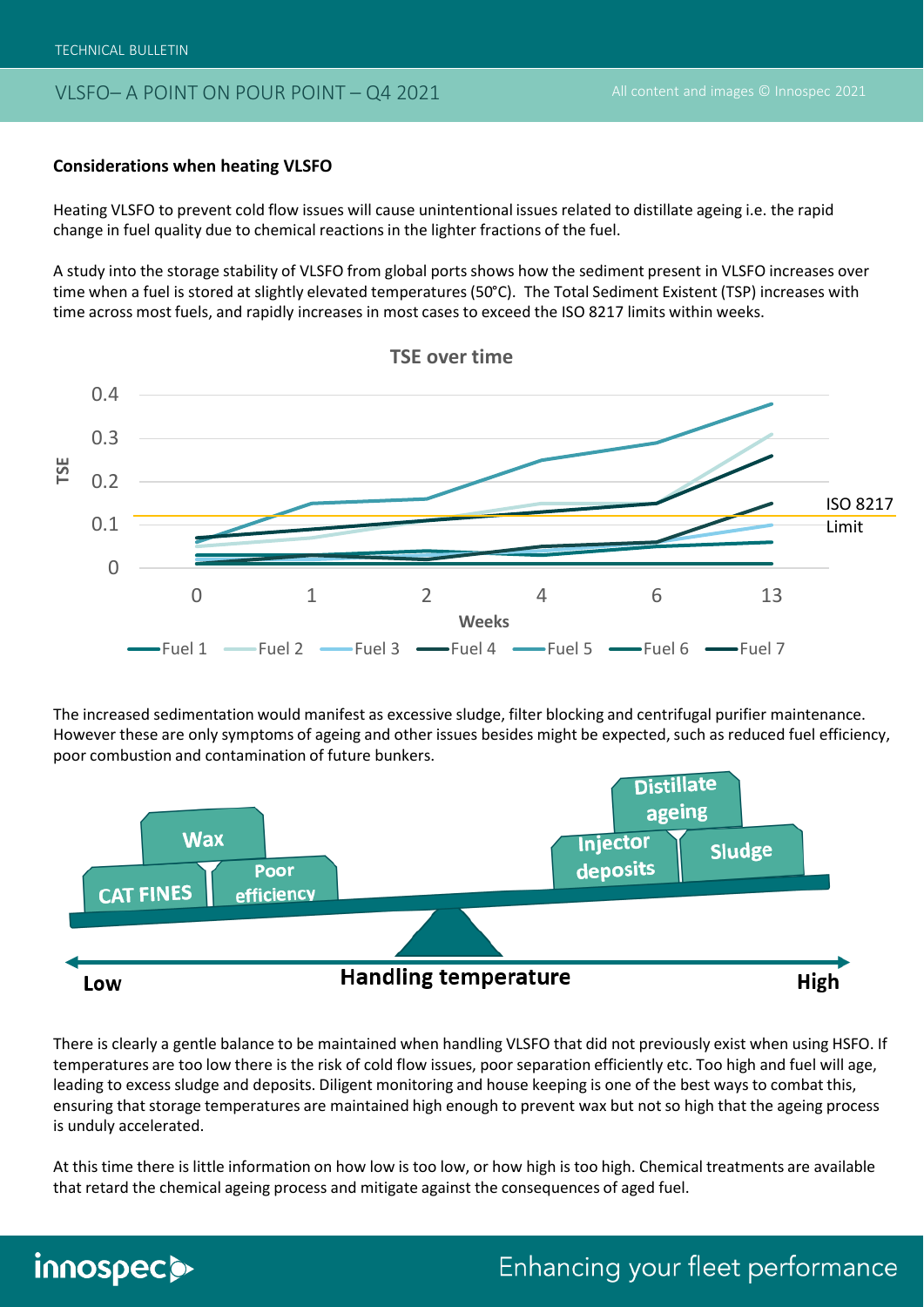#### **Case Story 1: Wax sludge experienced in cold climate**

Bunker Grade, Quantity: VLSFO IFO380, 2000MT ISO 8217: Met Viscosity, Pour Point: 28cSt, 6°C WAT, WDT: Not tested

Issue: Sludge clogging backwash filters and overloading purifier. Heavy sludge left behind at bottom of bunker tank unable to be dissolved.



*Example of solid wax deposits on tank bottoms*

It was during the winter season and the container ship was transiting through a cold climate region. There was no issue faced when the first 200MT of fuel was consumed but soon after, the vessel started to experience sludge issues. Some fluctuation was also observed at the viscometer.

*Why did this happen?* Where heating is insufficient, especially when the vessel transits through cold climates, the fuel can separate into layers. Initially, lighter components will enter the fuel system and leaves behind the heavier components. Even with the highest possible temperature that can be achieved in bunker tanks, the sludge that remains at the bottom of the tank will not dissolve.

#### **Case Story 2: Wax sludge experienced with on spec pour point fuel, WAT/WDT unknown**

Port: South Korea Bunker Grade, Quantity: VLSFO IFO380, 400MT ISO 8217: Met Viscosity, Pour Point: 33cSt, 15°C WAT, WDT: Not tested Issue: High generation of sludge overloading the purifier.



In this case, the sludge appeared to have both the consistency of waxes and asphaltene sludge. Hence, to eliminate the possibilities, the vessel carried out a trial and error at the purifier by increasing the separation temperature in steps of 5 °C from the recommended separation temperature which was 60 °C. When the separation temperature was maintained at 75 °C, the sludge generated was observed to be minimal and therefore, the sludge is likely waxes.

Sometimes, purifying at the recommended temperature is insufficient when the fuel has a higher risk of experiencing cold flow issues. At any point of time, if the temperature falls below WAT, wax crystals will form and they can only be dissolved by increasing the heating temperature to above WDT.

However**,** excessive heating either by high temperature or long-term heating can accelerate the distillate ageing process. Hence, correct heating must be applied.